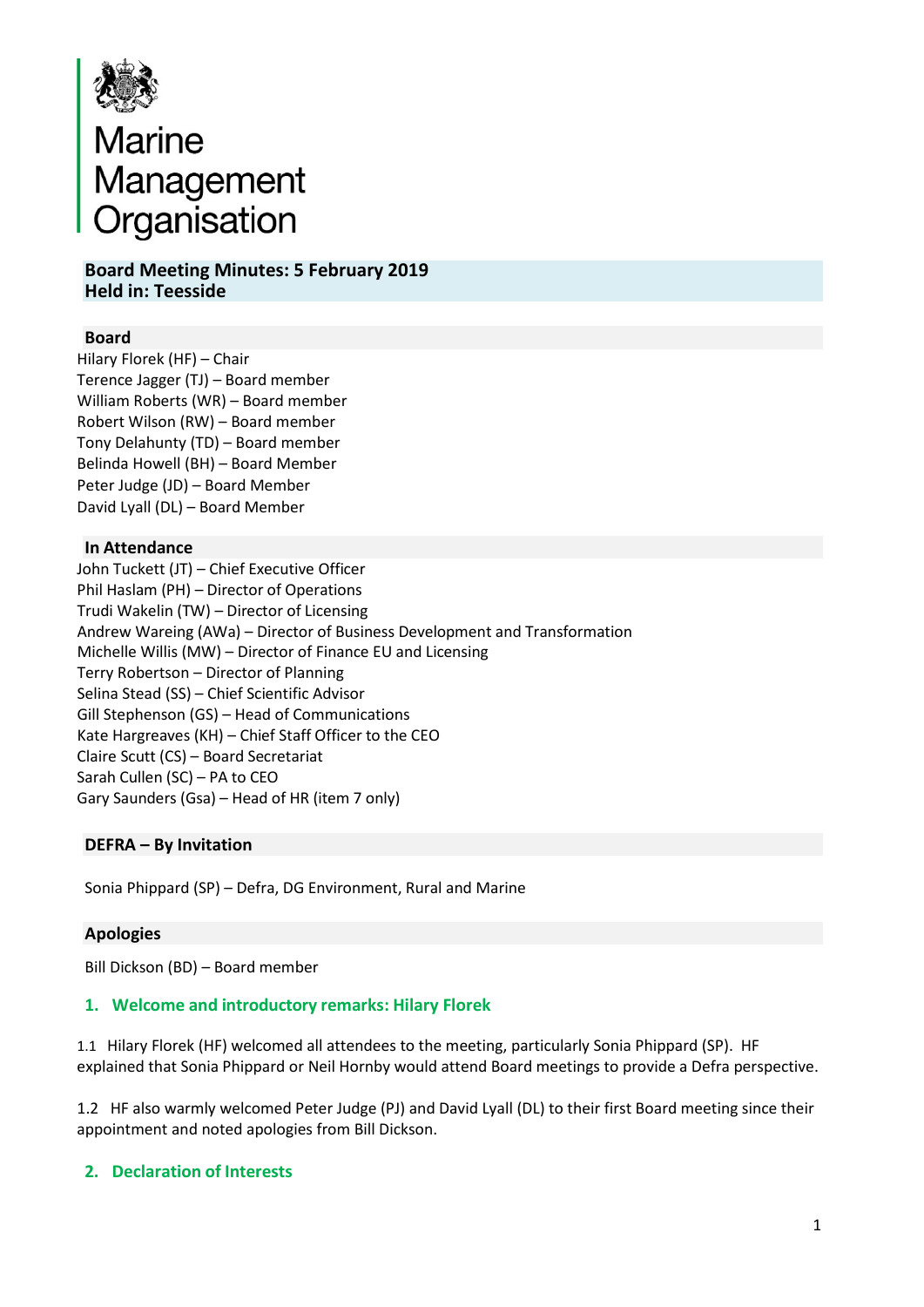2.1 The Chair invited attendees to declare any new interests noting those previously declared. Tony Delahunty (TD) advised that he was undertaking a project with Gloucester University on behalf of Defra.

# **3. Minutes of the 13 November Board meeting and actions update**

3.1 The Chair invited attendees to raise any points of accuracy in respect of the 13 November meeting minutes. Subject to a minor changes to the text at paragraph 6 the minutes were confirmed as an accurate record of discussions.

#### **Actions Update from 13 November meeting**

3.2 In relation to future meetings the Board requested a log of any decisions made to be added to the actions list.

# **Action: 64/01: HF advised that a regular update from Communications should feature at Board meeting**

3.3 Secretariat confirmed that this was a standing item which would feature in the Directors' issues section in future meetings.

#### **Action: 64/03: HF to appoint a new Board Health, Safety and Wellbeing representative to replace Nigel Reader**

3.4 HF confirmed that she had identified an individual for this role and would hold a conversation out of committee.

# **4. Minutes of the 13 November Board meeting and actions update**

4.1 The Chair invited William Roberts (WR), ARAC Chair to provide a brief update on the business conducted at the 13 December 2018 ARAC.

4.2 WR advised that the Committee had noted some slippage in audits and that the internal audit programme was 'back-end' loaded. WR had additionally requested that a backlog of outstanding audit recommendations be addressed.

4.3 Andrew Wareing (AW) pointed out that the timings of a number of audits had been impacted by EU Exit priorities. John Tuckett (JT) provided assurance to the Board that he fully reviews the internal audit position on a monthly basis and holds regular meetings with the MMO Head of IA.

4.4 The Board noted the ARAC Chair update and the draft Minutes from the 13 December 2018 meeting.

# **5. Way forward from last Board Workshop**

5.1 TR introduced a paper which summarised the work to date on developing a vision/strategic direction for MMO and to discuss the process for how this work would be taken forward.

5.2 The Chair advised that she had asked Terence Jagger (TJ) and Peter Judge (PJ) to represent the board on the Strategic Working Group and would consider the further membership on the group with the CEO out of committee. TR advised that the SWG could proceed through the early stages at speed which would enable them to spend more time working on the opportunities and stages driven by the EDG.

5.3 Following discussion it was agreed that the SWG would take the form of a collaborative group rather than that of a board forum and the extensive work to date would be distilled and included in the project going forward.

5.4 TR took the board through potential timescales and the final stages of the process which would be completed in conjunction with the Chair and CEO. HF commented that she was keen that progress was "fleet of foot".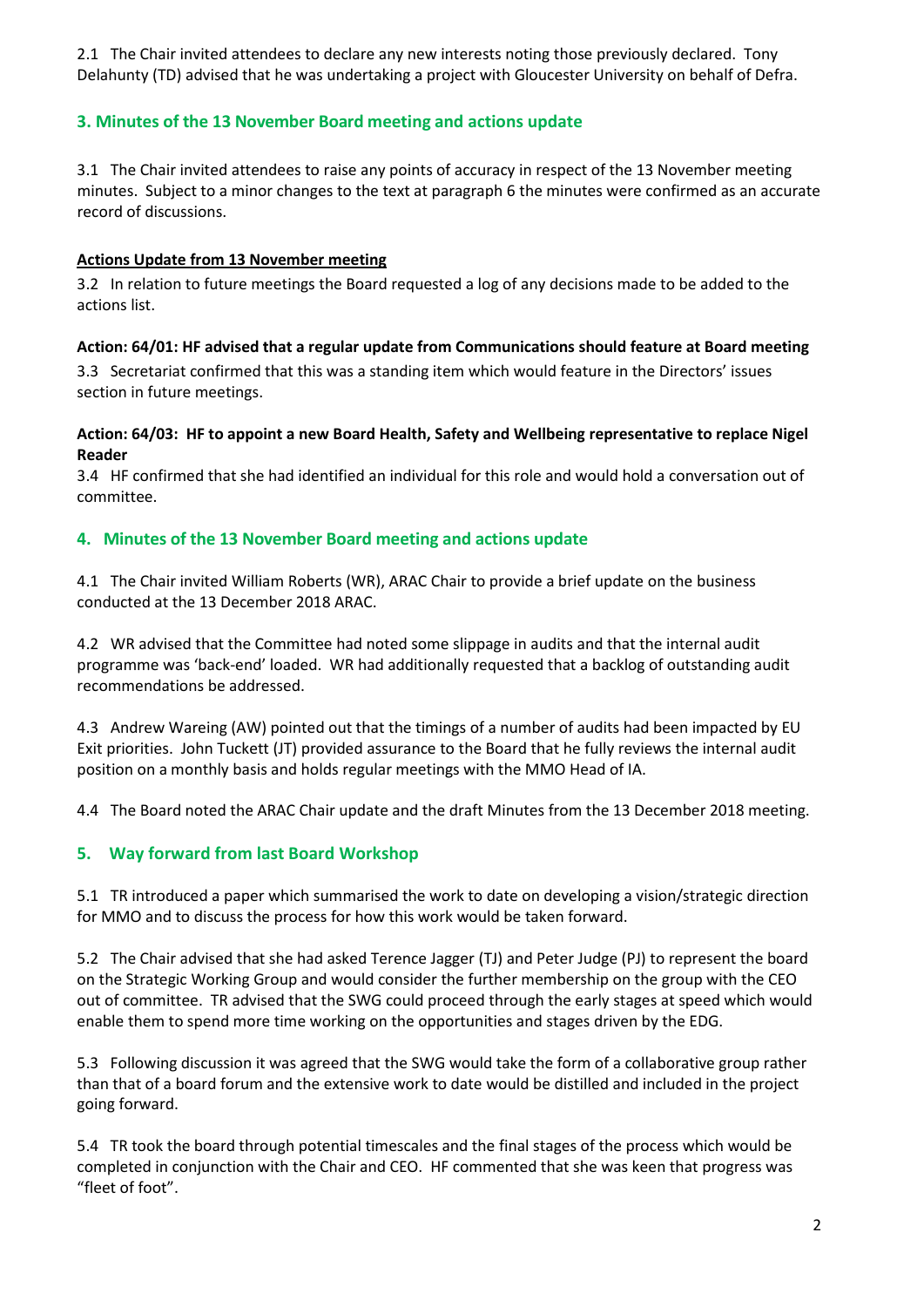5.5 TJ asked SP for her thoughts on how Defra could be involved. SP reiterated the fact that preparation was ongoing for the Spending Review (SR19) and advised that it was important to keep the dialogue between Defra and the MMO open as it may prove possible to do a piece of work together.

5.6 RW raised the fact that setting the strategic direction for the organisation was already an annual commitment and queried how this work was different to what MMO was doing already.

5.7 The Board engaged in further discussion; including what the MMO was doing already, exploring best practice from other regulators and applying an economic focus.

5.8 TJ agreed with the observation made by RW and made the point that this work had to differ from annual vision and strategic direction with an emphasis on the longer term - e.g. the next two years initially followed by the bigger picture over the next five years.

5.9 WR commented that it was important to have a framework, as well as interfacing with SR19 and keeping in mind the cultural aspect i.e. the overall strategy has to fit with the MMO and Defra.

5.10 The Chair thanked attendees for their comments confirming that TJ and PJ would represent the board on the SWG.

# **6. Defra Marine Outcome System Committee (MOSC) Strategic Objectives**

6.1 JT introduced the paper inviting the Board to endorse the strategic objectives of the Marine Outcome System Committee. SP advised that the objectives were not cast in stone, were designed to help as we considered the Spending Review, and would continue to be refined.

6.2 The Board discussed the paper in further detail. RW stated that he would be keen to see objectives which would stimulate economic activity in coastal areas. BH noted that there was a good focus on outcomes and queried whether the cultural change required had been fully recognised; acknowledging that some objectives may be challenging to implement. Selina Stead (SS) was pleased to note the international aspect.

6.3 TW commented that the MOSC objectives set out a confident framework for the MMO's ongoing work on strategy and vision which could be incorporated into our future work.

6.4 HF asked the Board if they were happy to endorse the MOSC objectives and additionally if they were content for the Strategic Working Group to adopt these objectives as a framework for their on-going work. The Board confirmed their agreement.

# **7. People Survey 2018**

7.1 Gary Saunders (GSa) joined the meeting to update the Board on the themes which had emerged from the 2018 People Survey and the actions taken and planned to address these.

7.2 GSa pointed out that engagement was up slightly from last year at 61% and discussed in further detail the lower scoring aspects of the survey.

7.3 GSa raised the fact that HR had seen a decrease in cases over this year and advised that in relation to career development the marine system were looking at reward and recognition. GSa took the opportunity to point out some positive developments within learning and development relating to the availability of coaching for staff and the success of training opportunities sourced via the Women's Network.

7.4 HF pointed out the success of the Staff Conference in getting everyone together and was keen to explore how we make our staff feel that they are part of one organisation.